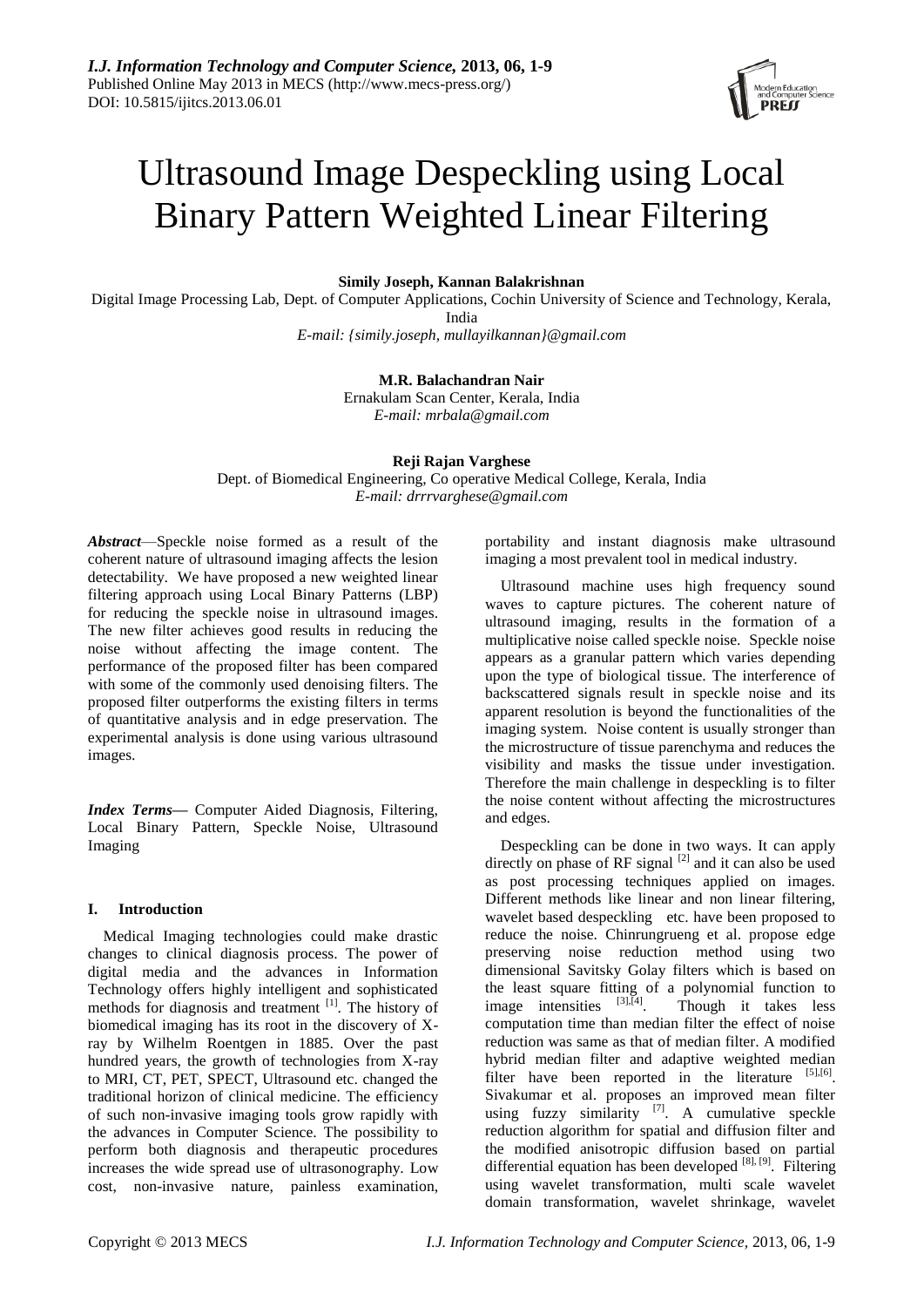thresholding anisotropic diffusion etc. can be found in various studies [10]-[16]. Another method based on Ricardo reduces the split spectrum processing that occurs as a result of one dimensional narrow band filters  $^{[17]}$ . Yang et al.  $^{[18]}$  proposes an edge preserving denoising method based on bilateral filter and Gaussian scale mixtures in shiftable complex directional pyramid domain. Bhadauria et.al proposes an adaptive fusion of curvelet transform and total variation for denoising medical images [19].

The proposed system is tested with ultrasound placenta images and kidney images. Ultrasound placenta images of different grades are shown in Figure 1. Ultrasound is the best ideal tool to determine the fetal growth and position  $[20]$ . Noise suppression is very important to arrive at correct decision and to overcome the variability in diagnosis. Human interpretation and diagnosis becomes easy and accurate. The novelty of the proposed work is the introduction of local binary patterns to noise reduction process. No despeckling algorithm has been reported in the literature using the LBP approach.

The rest of the paper is organized as follows. Section 2 describes the speckle noise in ultrasound images and different noise reduction algorithms that are considered in this study. The proposed algorithm is also given. In section 3 result analysis using ultrasound images and discussion are presented. Conclusion and future work are given in the final section.



Grade 2 placents

Fig. 1: Sample images of ultrasound placenta in different grades

## **II. Speckle Noise in Ultrasound Imaging and Despeckling Methods**

Speckle is a form of multiplicative noise that affects the quality of ultrasound images. In ultrasound imaging the tissue under examination is a sound absorbing medium containing scatters. The inhomogenity of the tissue and the small size of image detail than the wavelength of the ultrasound results in the scattering of signals and lead to the formation of a granular pattern

called speckle noise  $[21]$ . Multiple examination of the same object under different machine condition forms identical speckle patterns. Speckle patterns generally changes with the change in machine condition. There exists no relation between the speckle and texture pattern which depicts the actual histological structure of object. The output of ultrasound signal can be modeled as,

$$
g(x, y) = f(x, y)n(x, y) + \eta(x, y)
$$
\n(1)

Where 
$$
g(x, y)
$$
 is the noisy pixel,  $f(x, y)$  is the

noise free pixel,  $n(x, y)$  and  $n(x, y)$  represents the multiplicative and additive noise respectively, x and y are the indices of the spatial locations which belong to the 2D space of real numbers. The effect of additive noise is less than that of multiplicative noise, therefore the above equation after logarithmic compression we can write as the sum of noise free pixel and noise component.

$$
g(x, y) = f(x, y) + n(x, y)
$$
 (2)

Better image quality helps in easy and accurate diagnostic decision making. The widespread use of ultrasound imaging necessitates the need for developing despeckling filters for reducing noise. The performance of the proposed filter is compared with some of the existing filters such as mean filter, median filter, diffusion filter and wiener filter.

#### **2.1 Mean Filter**

Conventional mean filter replaces the value of every pixel in the image by the mean of the intensity level defined over a neighborhood. As a result sharp transitions in intensity get reduced. Mean filters fail to preserve edges and small details in an image. The basic

linear filtering operation can be re presented as,  

$$
f(x, y) = g^{-} + w(x, y)(g(x, y) - g^{-})
$$
(3)

Where  $g^{-}$ is the local mean value of a region surrounding and including the pixel  $g(x, y)$ ,  $w(x, y)$  is the weight with values in the range [0, 1].

The image obtained will be blurred.

# **2.2 Wiener Filter**

Wiener filter is more data driven and relies on the homogeneous appearance of the image. It is developed based on the assumption that the image properties and the characteristics of noise are same over different regions. This is not true in practical situation. Therefore adaptive wiener filtering has been developed. Wiener filter also uses local statistics in a moving window. The

term  $W(x, y)$  in equation 3 becomes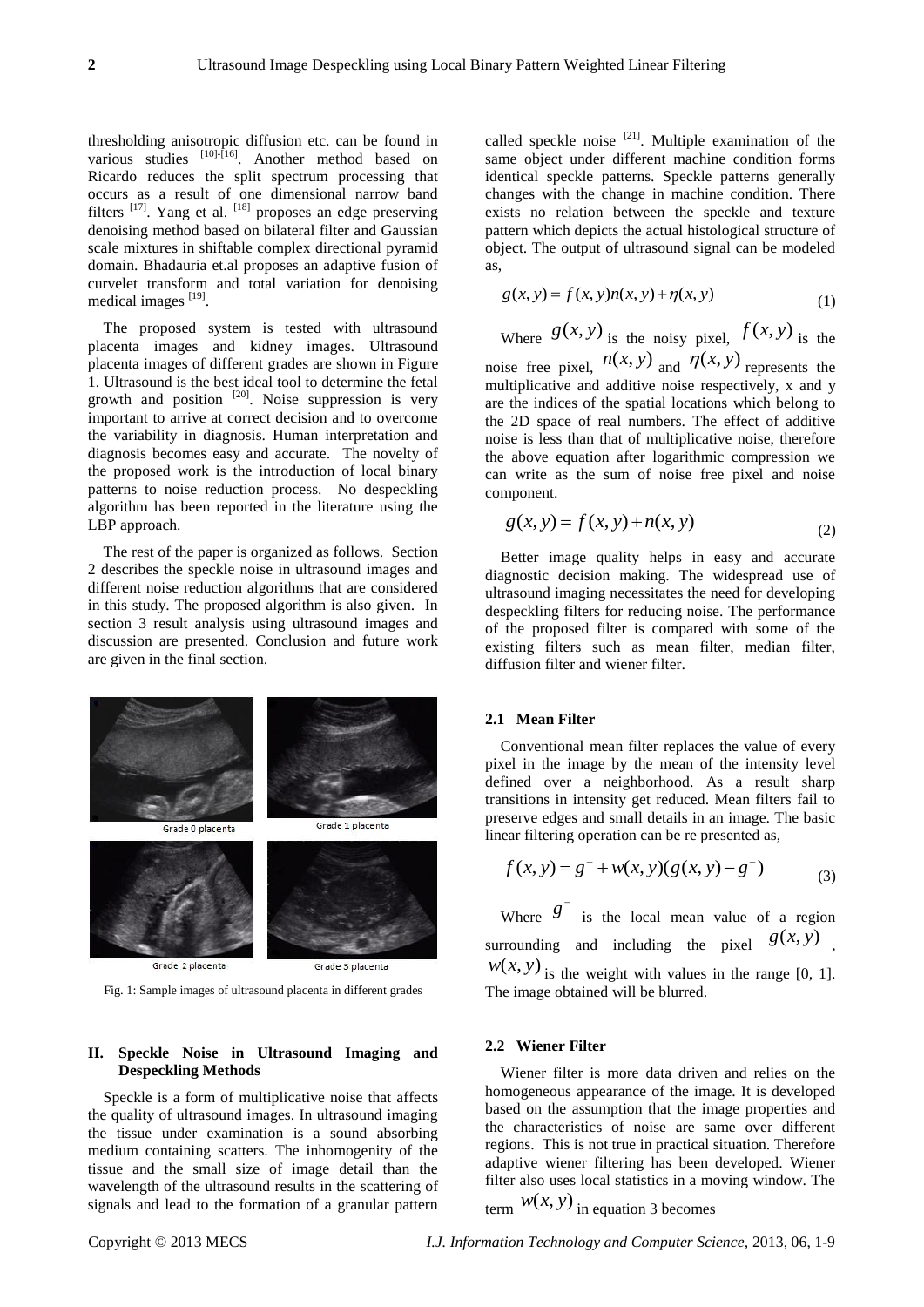$$
w(x, y) = (\sigma^2 - \sigma_{n}^2) / \sigma^2
$$

.

Where  $\sigma^2$  and  $\sigma^2$ <sup>n</sup> represent the variance in the moving window and the variance of noise in the image. In frequency domain wiener filter tends to weaken low energy components which give more information regarding image detail. In the power spectrum, the noise and image content show similar properties  $[22]$ .

# **2.3 Diffusion Filter**

Perona and Malik <sup>[23]</sup> proposed a PDE (Partial differential Equation) based speckle noise reduction method using the concept of scale space. In scale space representation the original image is embedded into a family of more simpler and global representation where semantic information can be extracted easily. They tried to reduce the diffusivity of edge like locations in which a transition in intensity level occurs. The diffusion coefficient is adjusted to give more priority to intraregional smoothing than interregional smoothing. Perona Malik diffusion is based on the flowing equation.

$$
\partial_t u = \operatorname{div}(g(|\nabla_u|^2)\nabla_u \tag{4}
$$

The diffusivity 
$$
g(s^2) = \frac{1}{1 + s^2 / \lambda^2} (\lambda > 0)
$$
 (5)

The disadvantage of diffusion filtering is the correspondence problem which occurs mainly due to the dislocation of edge from finer to coarser region. Also there exists the chance of losing some relevant information while smoothing.

#### **2.4 Median Filter**

Median filter is a non linear order static filter that replaces the middle pixel in the neighborhood window with the median value  $^{[7]}$ . Generally an odd number is chosen as the size of the neighborhood so that a well defined center value exists. If the neighborhood region of a median filter contains an edge, it preserves the edge under the following conditions: the edge is straight within the neighborhood region, the signal difference of the two regions incident to the edge exceeds the noise amplitude and the signal is locally constant within each of the two regions  $[24]$ . Its performance is poor when the number of noise pixels is greater than or equal to half the number of pixels in the neighborhood.

#### **2.5 Proposed Local Binary Pattern Linear Filter**

LBP is a gray scale invariant that describes local primitives such as curved edges, points, spot, flat areas etc.[25]. LBP methodology has contributed a vital role in texture analysis. It is widely used in different computer vision problems such as face recognition, motion analysis, medical image analysis, finger print recognition, palm print recognition, vessel extraction of conjunctiva images etc.<sup>[26]-[31]</sup>. Over the past ten years different variant to LBP such as uniform patterns, dominant local binary pattern, combination of Gabor and LBP, center symmetric local binary pattern etc. has been reported in the literature <sup>[32]-[35]</sup>. To generate LBP code for a neighborhood, the weight assigned to each pixel is multiplied with a numerical threshold. The process is repeated for a set of circular samples. Figure 2 shows the process of LBP code generation for a circular neighborhood.



Fig. 2: Sample images of ultrasound placenta in different grades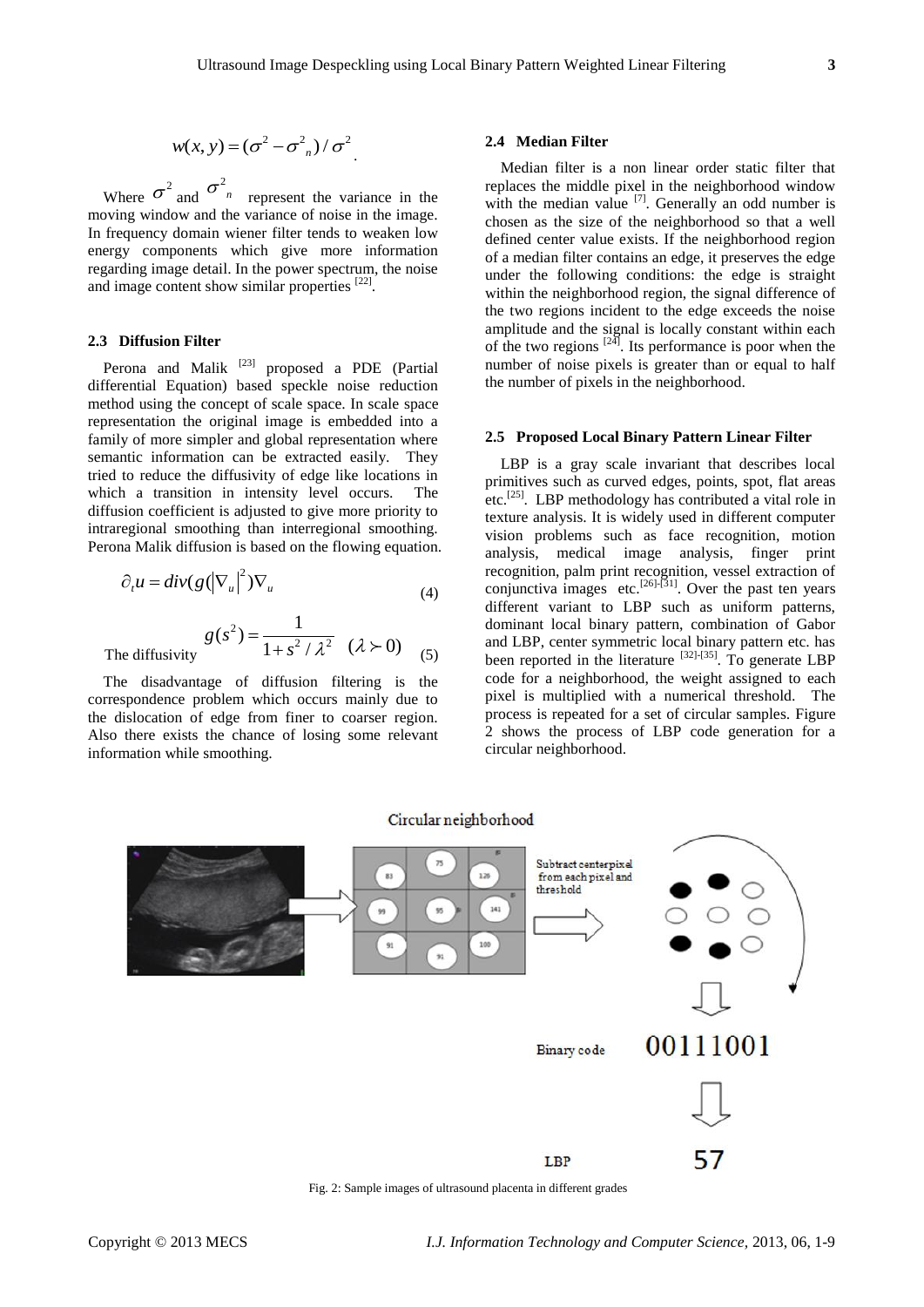Texture over a neighborhood of pixels can be defined as the joint distribution of the gray value of a central pixel of the neighborhood say g<sub>c</sub> and gray value of circular pixels located at distance P.

$$
T = t(g_c, g_0, g_1, \dots, g_{p-1})
$$
\n(6)

The local texture pattern of a neighborhood can be obtained from the difference of central pixels and each pixel in the neighborhood. As the differences are independent this joint distribution can be factorized:

$$
T \approx t(g_c)t(g_0 - g_c, ..., g_{p-1} - g_c)
$$
\n(7)

To make this invariant against all transformations the signs of the difference are also considered and the overall luminance  $t(g_c)$  is ignored as it does not contribute anything to texture analysis.

$$
T \approx t(s(g_0 - g_c), \dots s(g_{p-1} - g_c))
$$
\n
$$
s(x) = \begin{cases} 1x \ge 0\\ 0x < 0 \end{cases}
$$
\n(8)

By assigning weight, this difference is converted to a Local Binary Pattern Code which is equivalent to the local texture. The following expression will generate  $2^p$ LBP values for a neighborhood of pixels located at distance p.

$$
LBP_{P,R}(x_c, y_c) = \sum_{p=0}^{P-1} s(g_p - g_c) 2^p
$$
\n(9)

Where  $g_c$  is the gray value of a central pixel of the neighborhood. The process is repeated for a set of circular samples. The histogram of the LBP codes is widely used as texture descriptor. To reduce the size of the descriptors only uniform patterns- binary patterns that occurs more frequently than others are considered. These values are normalized and used for the filtering operation. The proposed approach uses the local binary patterns as the coefficient of filtering. The proposed method follows a weighted linear filtering approach. It replaces the conventional local statistics in weighted linear filtering with local binary pattern approach. This method uses LBP to calculate the weight in the linear filter of the form:

$$
f(x, y) = g^{-} + w(x, y)(g(x, y) - g^{-})
$$

## **III. Results and Discussion**

The ultrasound imaging was carried out using Sonoline G50 ultrasound system with frequency ranging from 3.5 to 5 MHz. Machine settings were optimized to ensure that, the images taken are good in quality. The examinations were conducted quality. The examinations transabdominally by an experienced radiologist. The despeckling process is carried out on a personal computer with Intel core 2 Duo processor of 2.93 GHz speed with 4.00 GB RAM. The algorithm is implemented using Matlab 7 with Windows 7 as operating system. Initially, the well known median filtering has been applied to make the ultrasound image noise free. To the noise free image, speckle noise of zero mean and variance 0.2 are added. Then the original image is reconstructed using despeckling filters. Figure 3 shows the example of a noisy image.



Fig. 3: ultrasound image corrupted with speckle noise

We compare the performance of the proposed method with some of the conventional approaches in speckle reduction: diffusion filtering, mean filtering and wiener filtering. The quantitative measurements used for performance evaluation are Mean Squared Error (MSE), Root Mean Squared Error (RMSE), Signal to noise Ratio (SNR), Peak Signal to noise Ratio (PSNR) and Structural Similarity Index (SSIN). The performance of the system is also evaluated using one of the best qualitative measurements - Universal Quality Index (UQI). It models any distortions in image as a combination of three factors such as loss of correlation, luminance distortion and contrast distortion. The following equations are used for computing these measures.

$$
MSE = \frac{1}{MN} \sum_{i=1}^{M} \sum_{j=1}^{N} (g(x, y) - f(x, y))^{2}
$$
(10)

RMSE = 
$$
\sqrt{\frac{1}{MN} \sum_{i=1}^{M} \sum_{j=1}^{N} (g(x, y) - f(x, y))^{2}}
$$
(11)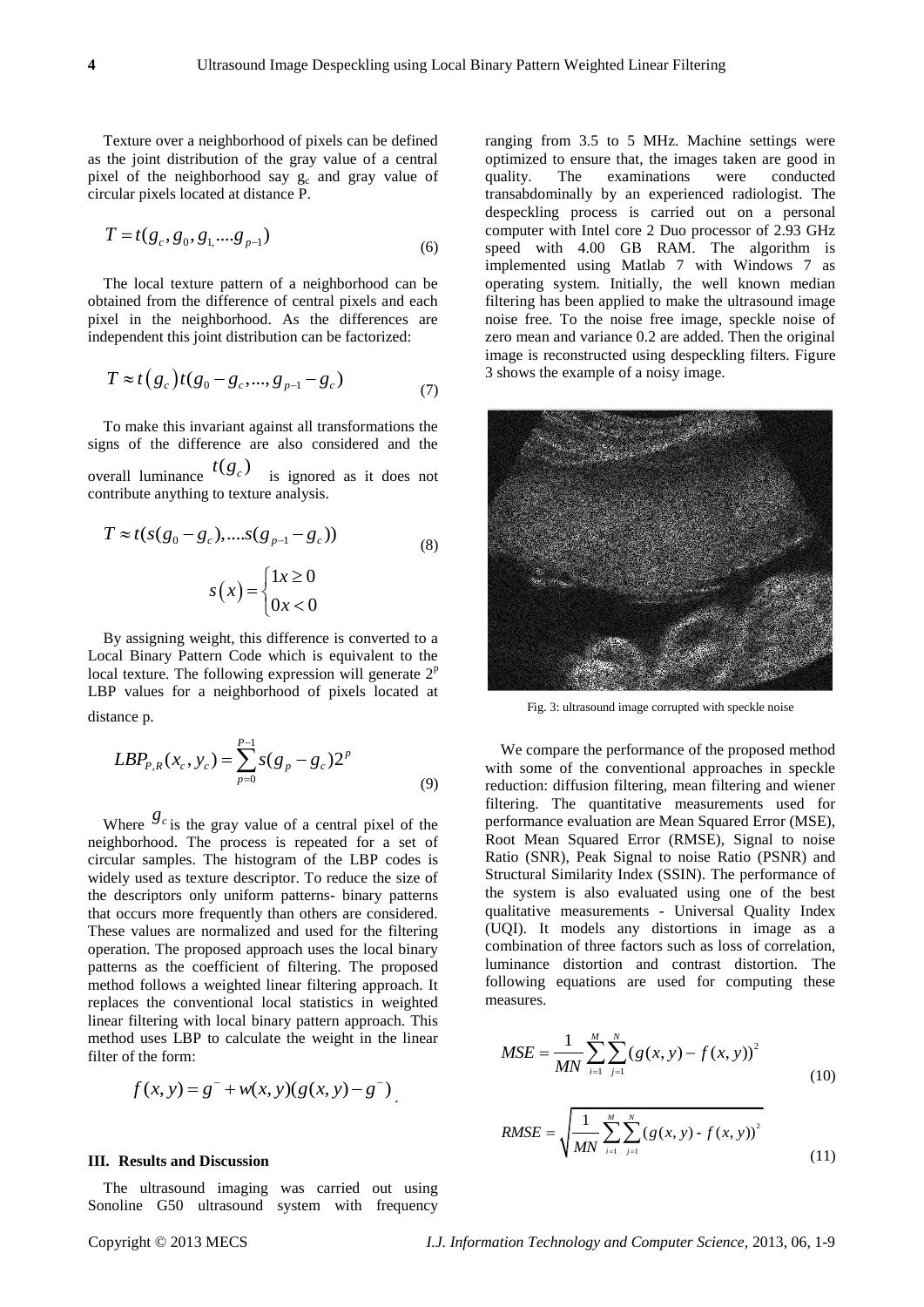$$
SNR = 10 \log_{10} \frac{\sum_{i=1}^{M} \sum_{j=1}^{N} (g(x, y)^2 - f(x, y)^2)}{\sum_{i=1}^{M} \sum_{j=1}^{N} (g(x, y) - f(x, y))^2}
$$
(12)

$$
PSNR = -10\log_{10}\frac{MSE}{g^2_{\text{max}}}
$$
\n(13)

$$
SSIN = \frac{(2g^-f^- + c_1)(2\sigma_{gf} + c_2)}{(g^{-2} + f^{-2} + c_1)(\sigma_{g}^2 + \sigma_{f}^2 + c_2)},
$$
\n
$$
-1 < SSIN < 1
$$
\n(14)

$$
UQI = \frac{\sigma_{sf}}{\sigma_{f}\sigma_{s}} \frac{2f^{2}g^{2}}{(f^{2})^{2} + (g^{2})^{2}} \frac{2\sigma_{f}\sigma_{s}}{\sigma_{f}^{2} + \sigma_{s}^{2}},
$$
\n
$$
-1 < UQI < 1
$$
\n(15)

Where  $g(x, y)$  is the noisy pixel,  $f(x, y)$  is the noise free pixel, *g* and  $f^$ are the local mean value of a region in the noise free and noisy image,  $c_1$  and  $c<sub>2</sub>$  represents the dynamic range of ultrasound images ;  $\sigma_{g}^{\mathbf{O}}$  *e* represents the standard deviations of original

despeckled values of the analysis window and  $\sigma_{g}$ represents the covariance between original and despeckled windows.

The results in Table 1 clearly demonstrate that the proposed method outperforms the other filters. The edge map of the proposed filter shows high similarity to edge map of original image than the other filters which indicate the superior performance of the proposed method in edge preservation. Figure 4 shows the horizontal intensity profile of a scan line passing through the centre of the original image and despeckled image using different filters such as diffusion, mean, wiener and proposed LBP filter. We can observe a close similarity between the intensity profile of the proposed LBP method and that of original image. The proposed method is also tested with ultrasound kidney images collected from ultrasound-images.com [36]. The quantitative results are shown in Table 2.

| Table 1: MSE, RMSE, SNR, PSNR, SSIM, UQI values obtained for various filters |  |  |  |  |
|------------------------------------------------------------------------------|--|--|--|--|
|------------------------------------------------------------------------------|--|--|--|--|

| <b>Grade 0 Placenta</b> |            |             |            |             |             |            |  |  |
|-------------------------|------------|-------------|------------|-------------|-------------|------------|--|--|
|                         | <b>MSE</b> | <b>RMSE</b> | <b>SNR</b> | <b>PSNR</b> | <b>SSIM</b> | <b>UQI</b> |  |  |
| diffusion filter        | 30.0673    | 5.4834      | 24.4235    | 35.1172     | 0.8126      | 0.4227     |  |  |
| mean filter             | 30.2667    | 5.5015      | 24.3765    | 35.0885     | 0.8291      | 0.5468     |  |  |
| wiener filter           | 19.7550    | 4.4447      | 26.2505    | 36.9414     | 0.8677      | 0.6335     |  |  |
| proposed filter         | 11.1425    | 3.3380      | 28.7395    | 39.4283     | 0.9329      | 0.7991     |  |  |
| <b>Grade 1 Placenta</b> |            |             |            |             |             |            |  |  |
|                         | <b>MSE</b> | <b>RMSE</b> | <b>SNR</b> | <b>PSNR</b> | <b>SSIM</b> | <b>UQI</b> |  |  |
| diffusion filter        | 23.4549    | 4.8430      | 4.8430     | 35.7524     | 0.8602      | 0.4019     |  |  |
| mean filter             | 25.9858    | 5.0976      | 25.4537    | 35.3073     | 0.8736      | 0.5741     |  |  |
| wiener filter           | 13.0994    | 3.6193      | 28.4503    | 38.2822     | 0.9167      | 0.6502     |  |  |
| proposed filter         | 7.8416     | 2.8003      | 30.6802    | 40.5106     | 0.9561      | 0.7668     |  |  |
| <b>Grade 2 Placenta</b> |            |             |            |             |             |            |  |  |
|                         | <b>MSE</b> | <b>RMSE</b> | <b>SNR</b> | <b>PSNR</b> | <b>SSIM</b> | <b>UQI</b> |  |  |
| diffusion filter        | 42.6805    | 6.5330      | 22.1915    | 32.5531     | 0.7860      | 0.4586     |  |  |
| mean filter             | 63.3604    | 7.9599      | 20.4313    | 30.8372     | 0.7494      | 0.4717     |  |  |
| wiener filter           | 36.9114    | 6.0755      | 22.8177    | 33.1838     | 0.8152      | 0.5792     |  |  |
| proposed filter         | 19.1188    | 4.3725      | 25.6826    | 36.0408     | 0.9195      | 0.8236     |  |  |
| <b>Grade 3 Placenta</b> |            |             |            |             |             |            |  |  |
|                         | <b>MSE</b> | <b>RMSE</b> | <b>SNR</b> | <b>PSNR</b> | <b>SSIM</b> | <b>UQI</b> |  |  |
| diffusion filter        | 20.3646    | 4.5127      | 22.8805    | 35.4047     | 0.8757      | 0.4078     |  |  |
| mean filter             | 20.9073    | 4.5724      | 22.7414    | 35.2905     | 0.8895      | 0.5346     |  |  |
| wiener filter           | 10.8094    | 3.2878      | 25.6424    | 38.1555     | 0.9266      | 0.6403     |  |  |
| proposed filter         | 5.5919     | 2.3647      | 28.5127    | 41.0179     | 0.9671      | 0.8464     |  |  |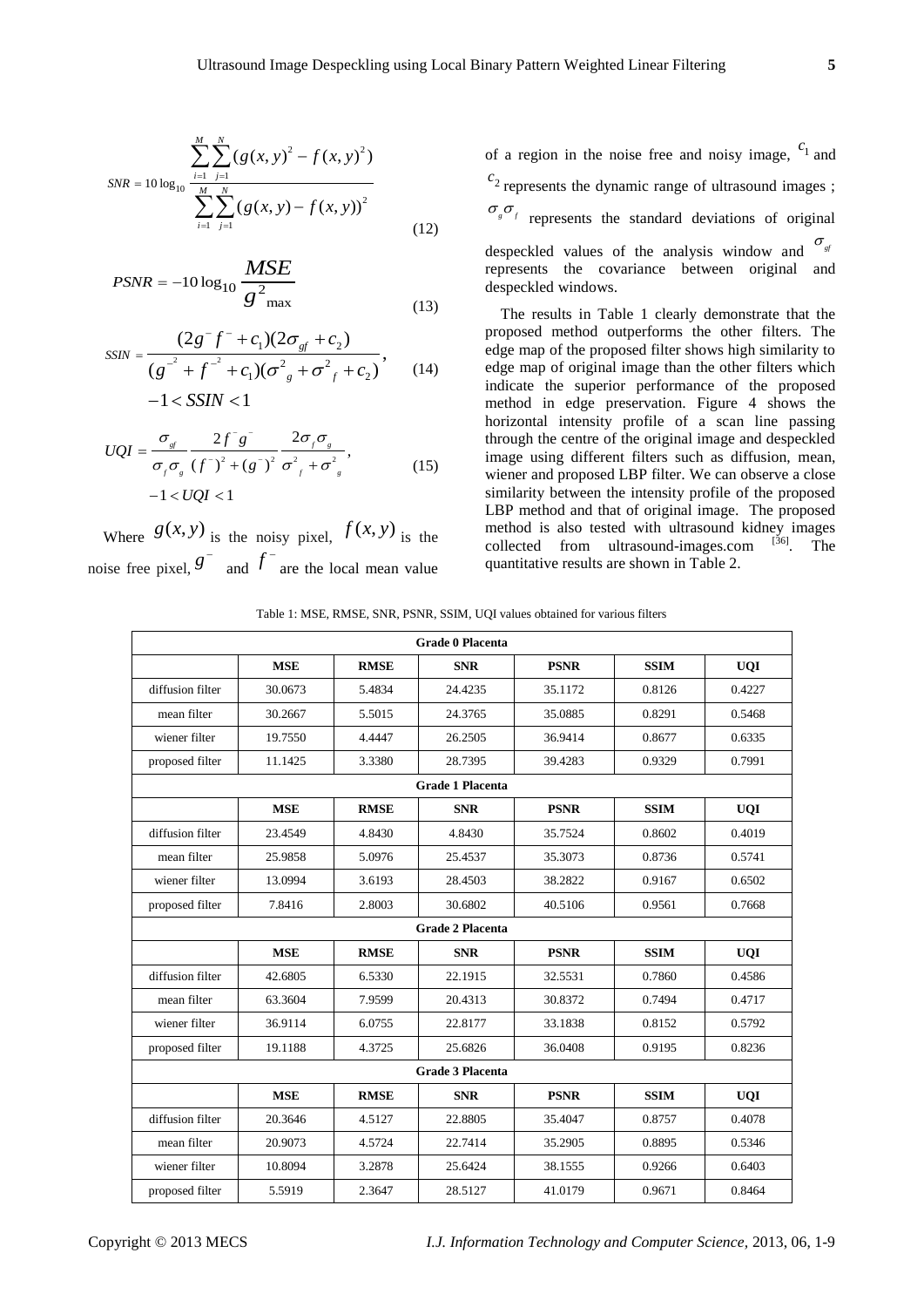|                  | MSE     | <b>RMSE</b> | <b>SNR</b> | <b>PSNR</b> | <b>SSIM</b> | <b>UQI</b> |
|------------------|---------|-------------|------------|-------------|-------------|------------|
| diffusion filter | 42.2944 | 6.5034      | 21.553     | 34.8783     | 0.8106      | 0.5223     |
| mean filter      | 72.9593 | 8.5416      | 19.1161    | 32.5103     | 0.7715      | 0.6543     |
| wiener filter    | 41.8041 | 6.4656      | 21.5932    | 34.9289     | 0.8283      | 0.7313     |
| proposed filter  | 21.2596 | 4.6108      | 24.5443    | 37.8655     | 0.9351      | 0.8975     |

Table 2: MSE, RMSE, SNR, PSNR, SSIM, UQI values for various filters applied on ultrasound kidney images











Fig. 3: (a-d) dge map of noise free placenta images - grade 0 to grade 3, ( e-h) edge maps of despeckled placenta images using diffusion filter , (i-l) edge maps of despeckled placenta images using mean filter,

( m-p) edge maps of despeckled placenta images using wiener filter, (q-t) ) edge maps of despeckled placenta images using proposed LBP filter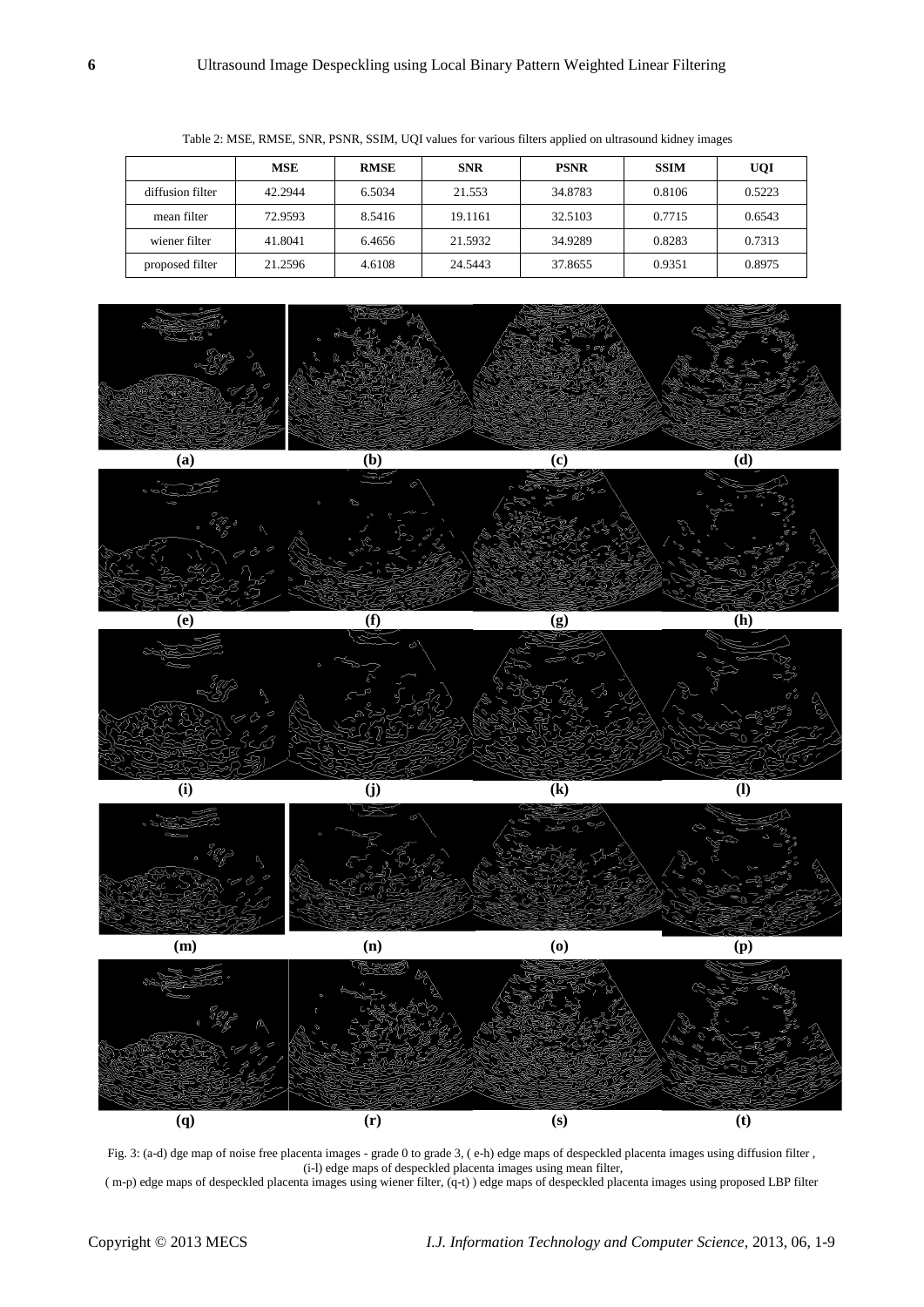

Fig. 4: intensity profile of a scan line through the center of the image- grade 1.(a) original image, (b-e) despeckled image using diffusion filter, mean filter, wiener filter and proposed LBP filter.

# **IV. Conclusion**

In this paper, we have developed a liner filter for reducing the speckle noise in ultrasound images. The filter is based on uniform local binary patterns of the image. Compared to other filters the proposed filter produces better result by reducing noise without affecting the relevant information. The quantitative measures and edge preservation of the proposed LBP

method is high. The proposed method is tested with ultrasound images of placenta and kidney which are of great clinical importance.

#### **Reference**

[1] Zhang X, Smith N, Webb A, "Medical Imaging, Biomedical Information Technology", Academic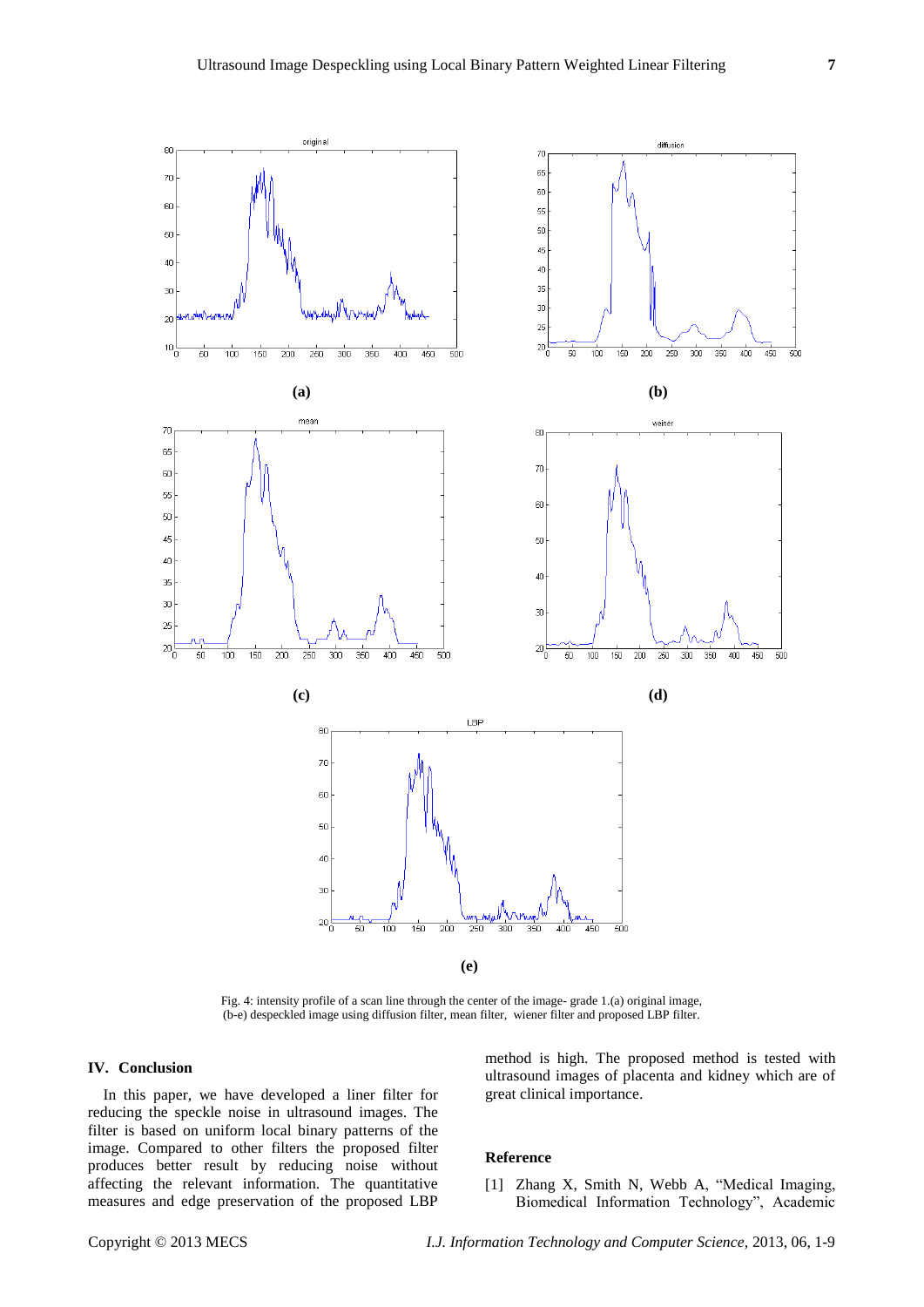Press Series in Biomedical Engineering, Elsevier , pp. 1-27,2008.

- [2] Michailovich Oleg V, Tannenbaum A, "Despeckling of Medical Ultrasound Images", IEEE Transactions on Ultrasonics, Ferroelectrics, and Frequency Control, vol. 53, No.1, pp.64- 78,2006.
- [3] Chinrungrueng C. Suvichakorn A., "Fast Edge-Preserving Noise Reduction for Ultrasound Images", IEEE Transactions On Nuclear Science, vol.48, No. 3,pp. 849-854, 2001.
- [4] Suvichakorn A, Chinrungrueng C, "Speckle Noise Reduction based on Least Squares Approximation", Proc. IEEE APCCAS, pp.430 – 433, 2000.
- [5] Mohamed S, Mansoor Roomi, R.B.Jayanthi rajee, ―Speckle Noise Removal In Ultrasound Images Using Particle Swarm Optimization technique", Proc. ICRTIT, pp.926-931, 2011.
- [6] Loupas T., Mcdicken W.N, Allan P.L, "An Adaptive Weighted Median Filter for Speckle Suppression in Medical Ultrasonic Images", IEEE Transactions On circuits and systems. Vol.*36, No.* 1,pp. 129-135. 1989.
- [7] Sivakumar R, Gayathri M.K, Nedumaran D, ―Speckle Filtering Of Ultrasound B-Scan Images - A Comparative Study Between Spatial And Diffusion Filters", Proc. ICOS, pp.80-85, 2010.
- [8] Ricardo G, Dantas, Eduardo T.C , "Ultrasound Speckle Reduction Using Modified Gabor Filters", IEEE Transactions on Ultrasonics, Ferroelectrics, and Frequency Control, vol. 54, no. 3, 530- 538 ,march 2007
- [9] Gavriloaia G, Mariuca R.G, "Improving Quality of Medical Ultrasound Images by Filtering of Frames Sequences", Proc. HB 2011
- [10] Xiaohui H, Shangkai G, Xiaorong G, "A Novel Multiscale Nonlinear Thresholding Method for Ultrasonic Speckle Suppressing", IEEE Transactions On Medical Imaging, vol.18, No. 9,pp. 787-794,1999.
- [11] Alin A, Anastasios B, P. Tsakalides*,"* Novel Bayesian Multiscale Method for Speckle Removal in Medical Ultrasound Images", IEEE Transactions on Medical Imaging ,vol.20, No.8,pp. 772- 783,2001.
- [12] Rabbani H, Vafadust M, Abolmaesumi P, Saeed Gazor*, "*Speckle Noise Reduction of Medical Ultrasound Images in Complex Wavelet Domain Using Mixture Priors", IEEE Transactions On Biomedical Engineering, vol.55,N. 9,pp. 2152- 2160,2008.
- [13] Pizurica A, Philips W*,*Lemahieu I, Marc Acheroy, ―A Versatile Wavelet Domain Noise Filtration Technique for Medical Imaging", IEEE

Transactions On Medical Imaging, vol.22, No. 3,pp.323-331,2003

- [14] Gnanadurai D , Sadasivam V , Paul Tiburtius Nishandh , Muthukumaran L, Annamalai C, ―Undecimated double density wavelet transform based speckle reduction in SAR images", Computers and Electrical Engineering vol.35 ,pp. 209–217,2009.
- [15] Alka Vishwa, Shilpa Sharma , Modfied Method for Denoising the Ultrasound Images by wavelet Thresholding, *I.J. Intelligent Systems and Applications,* 2012, 6, 25-30
- [16] Yongiian Yu ,Joseph Yadegar," Regularized Speckle Reducing Anisotropic Diffusion For Feature Characterization", ICIP ,pp. 1577-1580, 2006.
- [17] Ricardo G. Dantas, Eduardo T. Costa, "Ultrasound Speckle Reduction Using Modified Gabor Filters", IEEE transactions on ultrasonics, ferroelectrics, and frequency control, vol.54, No. 3,pp. 530-538, 2007.
- [18] Hong-Ying Yang , Xiang-Yang Wanga, Tian-Xiang Qua, Zhong-Kai Fu, "Image denoising using bilateral filter and Gaussian scale mixtures in shiftable complex directional pyramid domain", Computers and Electrical Engineering vol.37 ,pp. 656–668,2011.
- [19] Bhadauria H.S, M.L. Dewal, "Medical image denoising using adaptive fusion of curvelet transform and total variation ", Computers and Electrical Engineering, Article in press
- [20] Abramowicz J.S, Sheiner E, "Ultrasound of the Placenta: A Systematic Approach. Part I: Imaging", Placenta vol.29 ,pp. 225-240, 2008
- [21] Loizou C.P, C.S. Pattichis, "Despeckle Filtering Algorithms and Software for Ultrasound Imaging**"** , *Morgan & Claypool Publishers*, CA, USA, 2008.
- [22] Leonid Yaroslavsk, Digital Holography and Digital Image Processing:: Principles, Methods, Kluwer academic publishers, U.S.A, 2004
- [23] Perona P, Malik J, Scale Space and Edge Detection Using anisotropic Diffusion, IEEE Transactions on Pattern Analysis and Machine Intelligence.12:7(1990).
- [24] Klaus D. Toennies, Guide to Medical Image Analysis: Methods and Algorithms, Springer 2012.
- [25] T. Ojala, M. Pietikäinen, T. Maenpaa, ―Multiresolution Gray-scale and Rotation Invariant Texture Classification with local Binary patterns," IEEE Transactions on Pattern Analysis and Machine " Intelligence, vol.24 pp. 971-987,2002.
- [26] Ahonen, T, Hadid, A, Pietikainen M, "Face Description with Local Binary Patterns: Application to Face Recognition". IEEE Trans.